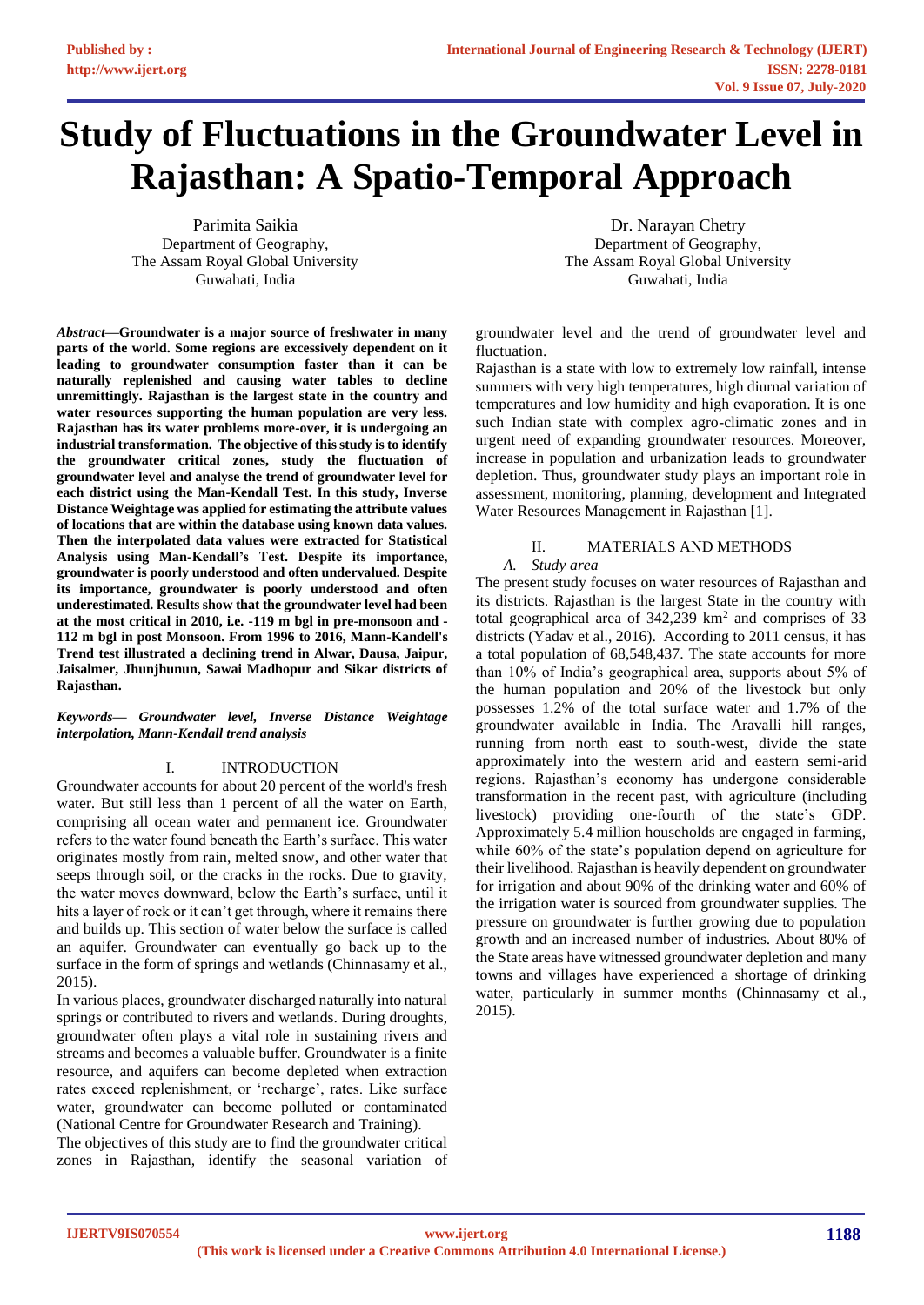

# *B. Methodology*

Data was obtained from India-WRIS WebGIS (http://cgwb.gov.in/GW-data-access.html) which is a joint project of the Central Water Commission (CWC), Ministry of Water Resources, Govt. of India and Indian Space Research Organization (ISRO), Department of Space, Govt. of India to create a spatial database in MS-Excel for the years 1996 to 2015 (CGWB).

Secondly, data was imported in ArcGIS software and Inverse Distance Weightage (IDW) was applied for estimating the attribute values of locations that are within the range of available data using known data values. The area of Rajasthan was clipped from the interpolated data using Model Builder. These values were extracted to MS-Excel for statistical analysis. The missing data were calculated using the preceding and succeeding data using the following formula:

$$
a + \frac{(b-a)}{3} \tag{1}
$$

where,  $a =$  preceding year data value,  $b =$  succeeding year data value

The Mann–Kendall (MK) test is a non-parametric method for identifying trends in time-series data. The Mann-Kendall test checks the null hypothesis of no trend versus the alternative hypothesis of the existence of increasing or decreasing trend (Narjary et al., 2014). In XLSTAT, using Trend Analysis tool, Man-Kendall's Test was carried out for the interpolated data.

Each data value is compared to all subsequent data values. The initial value of the MK statistic,  $\tau$  (tau), is assumed to be 0 (i.e. no trend). If a data value at a later time is higher than a data value of an earlier time,  $\tau$  is incremented by 1. On the other hand, if the data value at a later time is lower than a data value sampled earlier,  $\tau$  is decremented by 1. The net result of all such increments and decrements yields the final value of  $\tau$ .

Let  $x_1, x_2, \ldots, x_n$  represent *n* data points, where  $x_i$  represents the data point at time *j*. Then, the MK  $(\tau)$  is given by

$$
\tau = \sum_{k=1}^{n-1} \sum_{j=k+1}^{n} sign(x_j - x_k)
$$
  
where, sign(x<sub>j</sub> - x<sub>k</sub>) = 1 if (x<sub>j</sub> - x<sub>k</sub>) > 0,  
= 0 if (x<sub>j</sub> - x<sub>k</sub>) = 0,

 $=-1$  if  $(x_i - x_k) < 0$ .

A high positive value of  $\tau$  is an indicator of an increasing trend, and a low negative value indicates a decreasing trend. Sen's slope estimator provides an estimate of the magnitude of the detected trend and is calculated as

$$
T_i = \frac{(x_j - x_k)}{j - k}
$$
 for  $i = 1, 2, ..., N,$  (3)  
for  $i = 1, 2, ..., N,$  (3)

where  $x_i$  and  $x_j$  are data values at time *j* and  $k$  ( $j > k$ ) respectively. The median of (β) *N* values of  $T_i$  is the Sen's slope estimator.

$$
\beta = T_{((N+1)/2)}, \text{ if } N \text{ is odd} \tag{4}
$$
\n
$$
\beta = \frac{1}{T} (T + T) \quad \text{if } N \text{ is even} \tag{5}
$$

$$
\beta = \frac{1}{2}(T_{N/2} + T_{(N+2)/2}), \text{ if } N \text{ is even } \tag{5}
$$

Positive value of  $\beta$  indicates an increasing trend, and negative value indicates a decreasing trend in the time series (Narjary et al., 2014). Overall methodology adopted in the study is shown in Fig. 2.



Fig. 2: Overall methodology adopted in the study

# III. RESULTS AND DISCUSSIONS

There is a dynamic balance of water levels in aquifers between ground-water recharge, storage, and discharge. If recharge exceeds discharge, the volume of water in storage will increase and water levels will rise; if discharge exceeds recharge, the volume of water in storage will decrease and water levels will fall. It is because recharge and discharge are not distributed uniformly in space and time, ground-water levels are continuously rising or falling to adjust to the resulting imbalances (Rede, 2012). Figure 2 to Figure 6 illustrates variations groundwater levels for years 1996, 2000, 2005, 2010 and 2015 has been shown for pre-monsoon and post-monsoon seasons.

#### *A. Spatial variation of groundwater level in Rajasthan*

It can be proposed from the Fig. 3, in the year 1996, the groundwater level in post-monsoon was as low as 104.64 m bgl and as high as -1.01 m bgl. In the year 2000, the groundwater level in post-monsoon was as low as 110.71 m bgl and as high as -1.20 m bgl as shown in Fig. 4. It can be proposed from Fig. 5 that in 2005, the groundwater level in pre-monsoon was as low as 110.97 m bgl and as high as -3.34 m bgl. Fig. 6 proposed that in the year 2010 the groundwater levels in post-monsoon was as low as 119.99 m bgl and as high as -1.05 m bgl. We also found the critical zones have increased in the pre-monsoon. But in post-monsoon the groundwater level increased by -7.44 m bgl and maximum groundwater level increased to -0.26 m bgl. In Fig. 7, the variation of groundwater level in 2015 seems to be more in the pre-monsoon season and the depth is as low as - 118.24 m bgl and in the post-monsoon season, it is 110.50 m bgl. It can be seen in the figure that the groundwater levels in post-monsoon was as low as -118.24 m bgl and as high as -0.21 m bgl.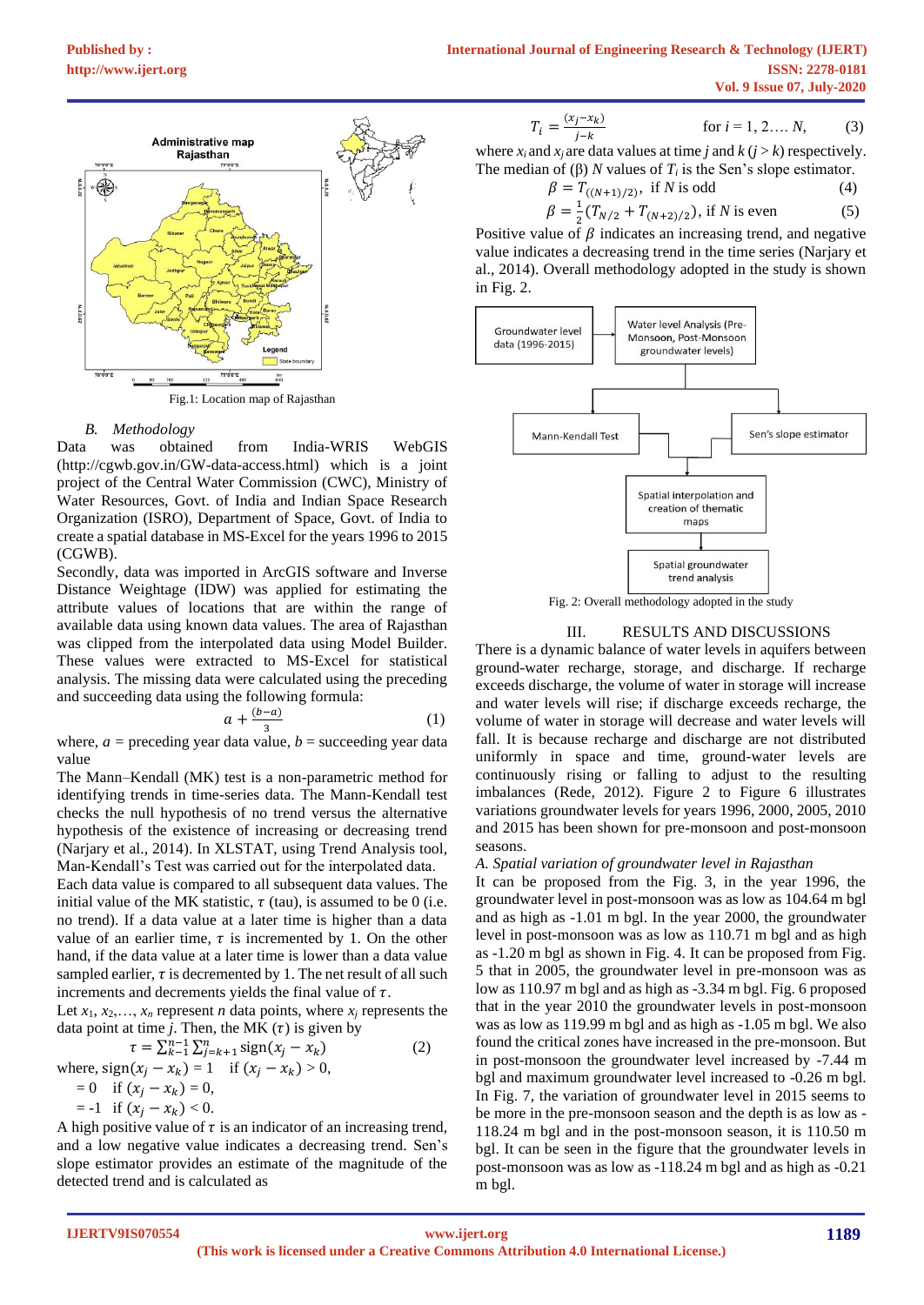

Fig. 3: Groundwater level fluctuation map, 1996



Fig. 4: Groundwater level fluctuation map, 2000



Fig. 5 Groundwater level fluctuation map, 2005



Fig. 6: Groundwater level fluctuation map, 2010



Fig. 7: Groundwater level fluctuation map, 2015

Groundwater Fluctuation Map (Pre Monsoon & Post Monsoon) of Rajasthan, 2015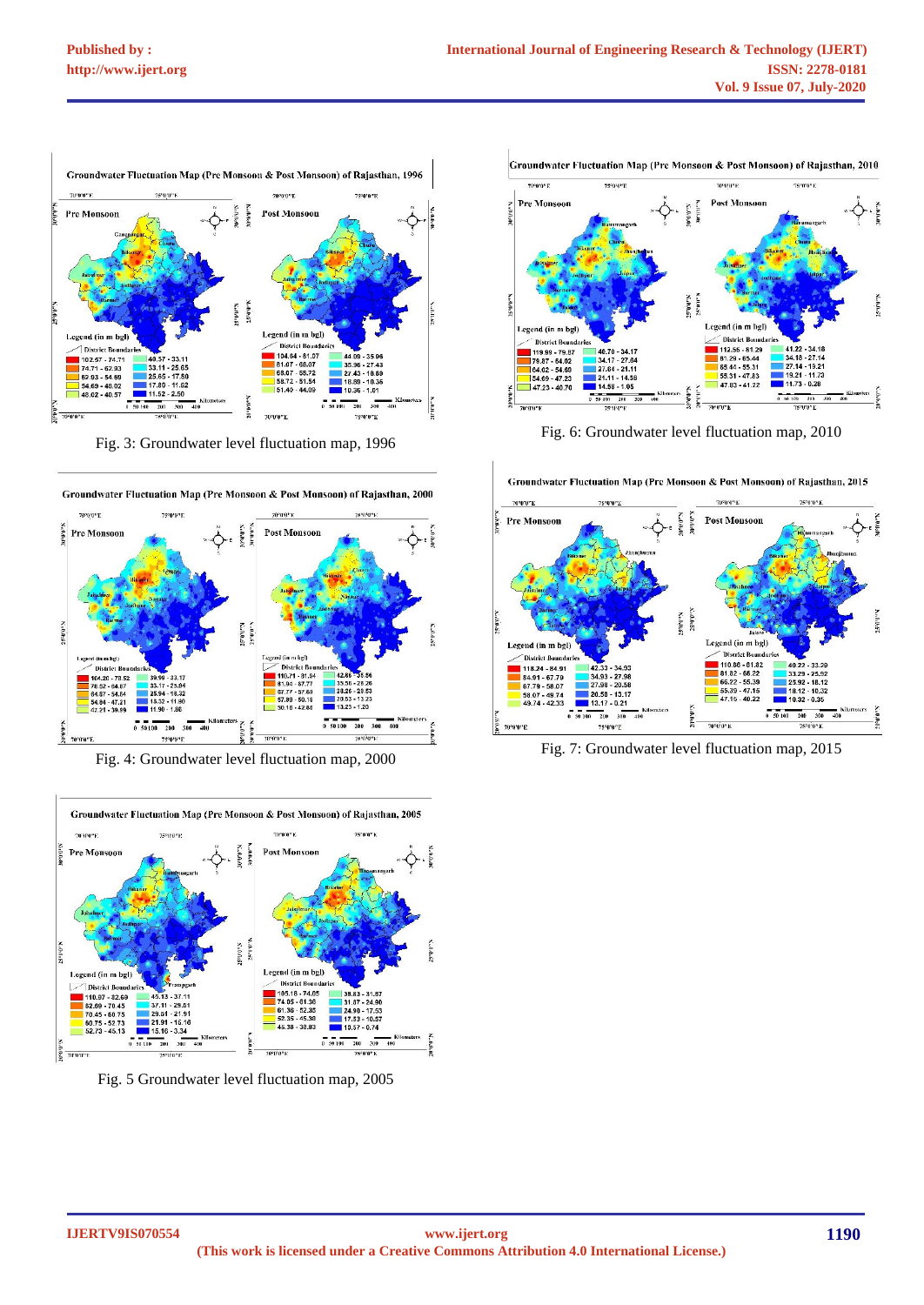*B. Trend of groundwater levels during using Mann-Kendall and Sen's slope methods (Pre-monsoon season)*

Table 1 Trends in groundwater levels at different districts during pre-monsoon season

|                  | Pre-monsoon (Min) |           | Pre-monsoon (Max) |           |
|------------------|-------------------|-----------|-------------------|-----------|
| <b>Districts</b> | <b>Kendall</b>    | Sen's     | Kendall's         | Sen's     |
|                  | 's tau            | slope     | tau               | slope     |
| Ajmer            | $-0.0212$         | $-0.0096$ | 0.2540            | 0.1283    |
| Alwar            | $-0.3598$         | $-1.1241$ | $-0.1587$         | $-0.0413$ |
| <b>Banswara</b>  | $-0.6561$         | $-2.6907$ | 0.4339            | 0.3355    |
| Baran            | 0.0952            | 0.0524    | 0.5185            | 0.0587    |
| Barmer           | 0.0212            | 0.0170    | $-0.2963$         | $-0.0807$ |
| Bharatpur        | $-0.5119$         | $-1.7022$ | 0.2691            | 0.0926    |
| Bhilwara         | 0.1058            | 0.1468    | 0.2751            | 0.0434    |
| <b>Bikaner</b>   | $-0.2646$         | $-0.3537$ | 0.4127            | 0.2561    |
| Bundi            | 0.5291            | 0.7792    | $-0.0529$         | $-0.0087$ |
| Chittaurgarh     | $-0.1905$         | $-0.3746$ | 0.3598            | 0.2044    |
| Churu            | $-0.9524$         | $-2.1962$ | 0.2434            | 0.1656    |
| Dausa            | $-0.6243$         | $-1.6487$ | $-0.3810$         | $-0.1634$ |
| Dhaulpur         | $-0.5013$         | $-1.0094$ | 0.1214            | 0.0334    |
| Dungarpur        | 0.0317            | 0.1114    | 0.2116            | 0.1151    |
| Ganganagar       | $-0.3386$         | $-0.6024$ | 0.5714            | 0.4248    |
| Hanumangarh      | $-0.3386$         | $-0.6024$ | 0.5714            | 0.4248    |
| Jaipur           | $-0.5503$         | $-1.8960$ | $-0.1693$         | $-0.0881$ |
| Jaisalmer        | $-0.5714$         | $-1.7214$ | $-0.4550$         | $-0.1008$ |
| Jalore           | $-0.5079$         | $-2.5950$ | 0.2222            | 0.1444    |
| Jhalawar         | 0.5185            | 0.3163    | 0.2646            | 0.1152    |
| Jhunjhunun       | $-0.6032$         | $-2.4405$ | $-0.4656$         | $-1.1831$ |
| Jodhpur          | $-0.0423$         | $-0.0557$ | 0.3386            | 0.1730    |
| Karauli          | $-0.0741$         | $-0.0366$ | 0.4908            | 0.2307    |
| Kota             | 0.0423            | 0.0159    | 0.4339            | 0.1029    |
| Nagaur           | $-0.2646$         | $-0.3922$ | $-0.0952$         | $-0.0593$ |
| Pali             | $-0.0741$         | $-0.4625$ | 0.2963            | 0.0620    |
| Pratapgarh       | $-0.2540$         | $-0.6612$ | $-0.2434$         | $-0.1677$ |
| Rajsamand        | $-0.3704$         | $-0.3383$ | $-0.3280$         | $-0.0838$ |
| Sawai            | $-0.2963$         | $-0.7684$ | $-0.2434$         | $-0.0492$ |
| Madhopur         |                   |           |                   |           |
| Sikar            | $-0.6243$         | $-0.9756$ | $-0.6667$         | $-1.0707$ |
| Sirohi           | $-0.2116$         | $-0.8049$ | 0.2857            | 0.1852    |
| Tonk             | $-0.1164$         | $-0.2195$ | 0.3598            | 0.0857    |
| Udaipur          | $-0.2011$         | $-0.3043$ | 0.0317            | 0.0032    |

Note: (Min.) stands for minimum groundwater level; (Max.) stands for maximum groundwater level

*C. Trend of groundwater levels during using Mann-Kendall and Sen's slope methods (Post-monsoon)*

*D.*

Table 2 Trends in groundwater levels at different districts during post-monsoon season

|                  | Post-monsoon (Min) |           | Post-monsoon (Max) |           |
|------------------|--------------------|-----------|--------------------|-----------|
| <b>Districts</b> | <b>Kendall's</b>   | Sen's     | Kendall'           | Sen's     |
|                  | tau                | slope     | s tau              | slope     |
| Ajmer            | 0.2269             | 0.5086    | 0.3325             | 0.1346    |
| Alwar            | $-0.4486$          | $-0.9758$ | $-0.0792$          | $-0.0038$ |
| <b>Banswara</b>  | $-0.5714$          | $-3.1997$ | $-0.4127$          | $-0.2017$ |
| Baran            | 0.3958             | 1.0316    | 0.2164             | 0.0392    |
| Barmer           | 0.0264             | 0.0847    | 0.3113             | 0.1815    |
| Bharatpur        | 0.3958             | 0.1370    | $-0.5435$          | $-0.3209$ |
| Bhilwara         | $-0.2480$          | $-0.4253$ | 0.4274             | 0.0841    |
| <b>Bikaner</b>   | $-0.1636$          | $-0.1703$ | 0.4169             | 0.3048    |
| Bundi            | 0.6174             | 0.9038    | 0.3536             | 0.0735    |
| Chittaurgarh     | $-0.3430$          | $-0.6221$ | 0.4697             | 0.2292    |
| Churu            | $-0.9129$          | $-1.8722$ | 0.1953             | 0.1290    |
| Dausa            | $-0.6280$          | $-1.4821$ | $-0.2269$          | $-0.1998$ |
| Dhaulpur         | $-0.7335$          | $-1.2920$ | 0.3958             | 0.2193    |
| Dungarpur        | 0.3852             | 1.8065    | 0.4063             | 0.1164    |
| Ganganagar       | $-0.3641$          | $-0.6185$ | 0.4274             | 0.4667    |
| Hanumanga        | $-0.3641$          | $-0.6185$ | 0.4274             | 0.4667    |
| rh               |                    |           |                    |           |
| Jaipur           | $-0.5435$          | $-1.3479$ | $-0.0369$          | $-0.0237$ |
| Jaisalmer        | $-0.2480$          | $-0.5591$ | $-0.2269$          | $-0.0734$ |
| Jalore           | $-0.5963$          | $-2.7926$ | 0.5858             | 0.3269    |
| Jhalawar         | $-0.2586$          | $-0.1977$ | 0.2586             | 0.0706    |
| Jhunjhunun       | $-0.6174$          | $-2.7668$ | $-0.3641$          | $-0.6442$ |
| Jodhpur          | $-0.1319$          | $-0.2389$ | 0.5435             | 0.1817    |
| Karauli          | 0.0053             | 0.0214    | 0.5963             | 0.1662    |
| Kota             | 0.1319             | 0.0760    | 0.4802             | 0.0899    |
| Nagaur           | $-0.2164$          | $-0.2790$ | 0.2058             | 0.1731    |
| Pali             | 0.3219             | 0.7122    | 0.4591             | 0.0970    |
| Pratapgarh       | $-0.3430$          | $-0.7622$ | 0.2269             | 0.1644    |
| Rajsamand        | $-0.1636$          | $-0.1841$ | 0.2691             | 0.0405    |
| Sawai            | $-0.5013$          | $-1.2581$ | $-0.0053$          | $-0.0042$ |
| Madhopur         |                    |           |                    |           |
| Sikar            | $-0.5752$          | $-0.9235$ | $-0.7757$          | $-0.8206$ |
| Sirohi           | $-0.3958$          | $-1.1890$ | 0.3430             | 0.1768    |
| Tonk             | 0.1953             | 0.5125    | 0.5541             | 0.1390    |
| Udaipur          | 0.1847             | 0.0519    | 0.4486             | 0.1407    |

Note: (Min.) stands for minimum groundwater level; (Max.) stands for maximum groundwater level

The statistical techniques of Mann-Kendall (MK) test and Sen's slope estimator were applied to understand the trend of groundwater level of the study area during the study period on a temporal scale and also to forecast the future groundwater scenario. Each of the sampled groundwater fluctuation of the neighbouring areas. Thus, the trend value reflects the overall groundwater fluctuation (Biswas et al., 2018). Table 1 and 2 shows the trends in groundwater levels at different districts during pre-monsoon and post monsoon. It can been observed from the tables that pre-monsoon (min) groundwater level in Ajmer, Alwar, Banswara, Bharatpur, , Bikaner, Chittaurgarh, Churu, Dausa, Dhaulpur, Ganganagar, Hanumangarh, Jaipur, Jaisalmer, Jalore, Jhunjhunun, Jodhpur, Karauli, Nagaur, Pali, Pratapgarh, Sawai Madhopur, Sikar, Sirohi, Tonk, Udaipur recorded a decreasing trend. On the other hand, Baran, Barmer, Bhilwara Bundi, Dungarpur, Jhalawar, Kota, Rajsamand has an